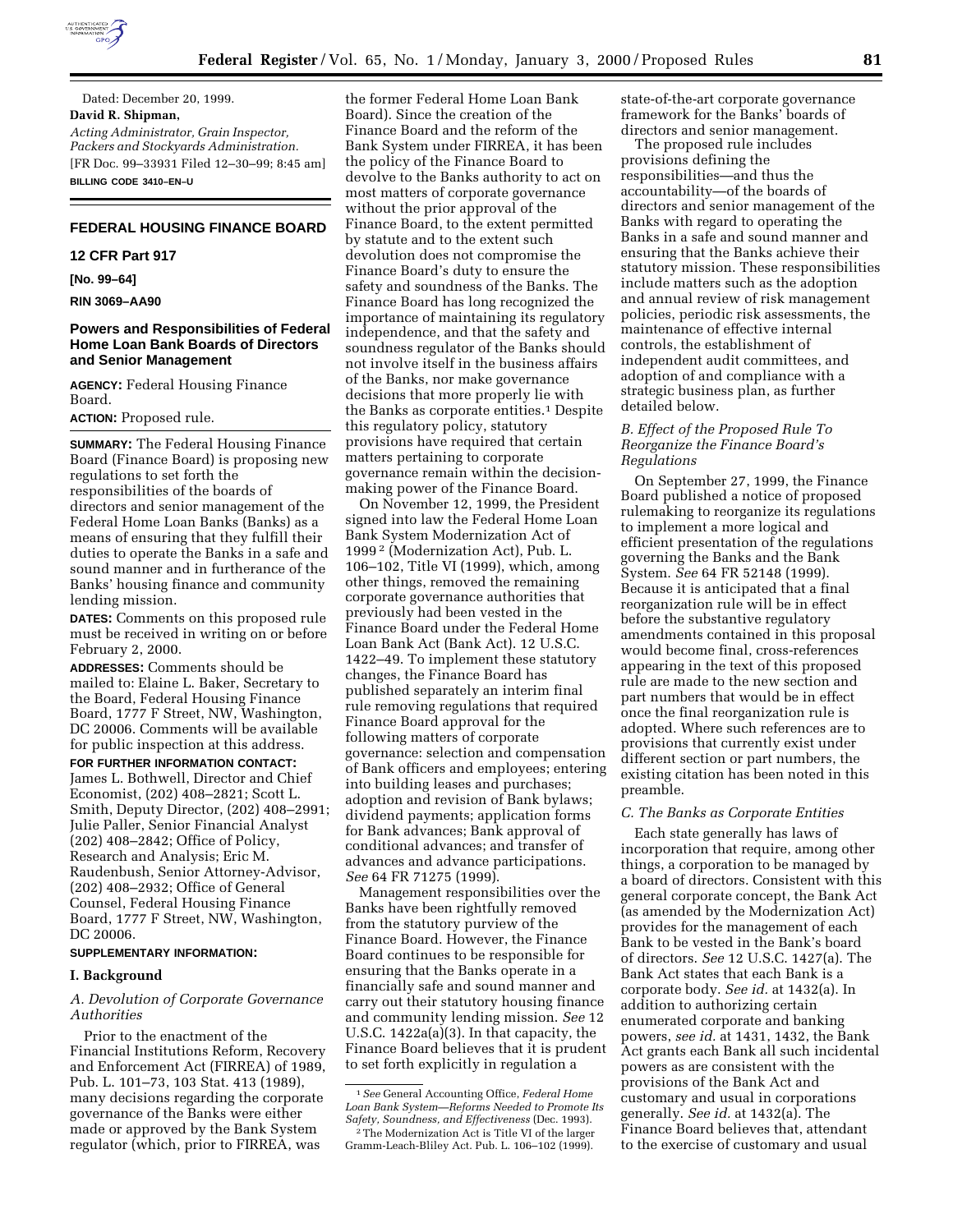corporate powers, the Banks' boards of directors are subject to the same general fiduciary duties of care and loyalty to which the board of a state-chartered business or banking corporation would be subject, although this previously has not been set forth in regulation.

The duties, responsibilities and privileges of a director of a Bank derive from a source different from that of a director of a state-chartered business or banking corporation. Each Bank is created in accordance with Federal law to further public policy, and its statutory powers and purposes are not subject to change except by the Congress. A Bank's board of directors has neither the right nor the duty to alter the purpose of the Bank, whereas an ordinary corporate board of directors may approve mergers, consolidations and changes in the corporate charter that could alter the objectives and nature of the business of the corporation. The directors of a Bank are responsible for managing that Bank to achieve the statutorily-mandated objectives of promoting housing finance and community lending and meeting the Bank's statutory obligations (*e.g.,* paying a portion of the interest on obligations of the Resolution Funding Corporation (REFCORP), *see id.* at 1441b, and making contributions to the AHP, *see id.* at 1430(j)), all in a financially safe and sound manner.

All Banks are subject to the supervision of the Finance Board. The bulk of the Banks' corporate powers, duties and responsibilities are described in sections 10, 11, 12 and 16 of the Act. *Id.* at 1430, 1431, 1432 and 1436. Section 10 of the Act authorizes each Bank to make secured advances to its members upon collateral sufficient, in its judgment, to fully secure the advance, and to certain eligible nonmember borrowers (which, in this rule, the Finance Board has referred to as ''associates'') upon statutorily specified collateral. *See id.* at 1430(a), 1430b. The Banks may conduct correspondent services, establish reserves, make investments and pay dividends, all subject to statutory limitations. *See id.* at 1431, 1436. Under section 12(a) of the Act, a Bank has the power to sue and be sued. *See id.* at 1432(a). In addition, each Bank has adopted bylaws that address such matters as: the conduct of meetings of the board of directors; existence, composition, conduct and administration of committees of the board of directors; and indemnification.

## **II. Analysis of Proposed Rule**

## *A. Overview*

Proposed part 917 for the first time would set forth in one place and in regulation the duties and responsibilities of a Bank's board of directors and of senior management of the Bank. It would make clear the Finance Board's belief that oversight of management by a strong and proactive board of directors is critical to the safe and successful operation of each Bank. Generally, under proposed part 917, the board of directors of each Bank would be responsible for: (1) Approving and periodically reviewing the significant policies of the Bank; (2) understanding the major risks taken by the Bank, setting acceptable tolerance levels for these risks and requiring that senior management takes the steps necessary to identify, measure, monitor and control these risks; (3) monitoring the Bank's compliance with applicable statutes, regulation and policy (both of the Finance Board and the Bank); (4) adopting and maintaining policies to ensure that the Bank carries out its housing finance and community lending mission; (5) approving the organizational structure and delegations of authority; and (6) overseeing senior management's establishment and maintenance of an adequate and effective system of internal controls and senior management's monitoring of the effectiveness of the internal control system.

Proposed part 917 also provides generally that senior management of each Bank would be responsible for: (1) Implementing strategies and policies approved by the Bank's board; (2) developing processes that identify, measure, monitor and control risks incurred by the Bank; (3) maintaining an organizational structure that clearly assigns responsibility, authority and reporting relationships; (4) ensuring that delegated responsibilities are effectively carried out; (5) setting appropriate internal control policies; and (6) monitoring the adequacy and effectiveness of the internal control system.

The proposed requirements for the Banks' boards of directors and senior management generally are based on widely accepted best corporate practices. They are intended to require that the boards of directors oversee both risk management for safety and soundness and achievement of the public purpose of supporting housing and community lending. Oversight by both the boards of directors and senior management is integral to the overall business operation of a Bank. The first

line of defense in ensuring safety and soundness is an effective corporate governance structure within the Banks themselves. Having an active, informed and engaged board of directors is the cornerstone of a well-run entity.

In addition, recognition of the importance of mission achievement must originate with the board of directors and fulfillment of mission at all levels of the Bank must be promoted and encouraged by the board. The proposed rule would require that the boards of directors of the Banks fulfill these important responsibilities.

#### *B. Definitions—§ 917.1*

Section 917.1 of the proposed rule sets forth definitions of terms used in part 917. These terms are discussed below as they relate to the substantive provisions of the proposed rule.

# *C. General Authorities and Duties of Bank Boards of Directors—§ 917.2*

The first sentence of § 917.2(a) of the proposed rule would implement the first clause of section 7(a) of the Bank Act, 12 U.S.C. 1427(a), which states that the management of each Bank shall be vested in its board of directors. The Finance Board interprets this statutory provision as charging each Banks' board of directors with the ultimate legal responsibility for guiding the activities of the Bank, and not as a requirement that a Bank's board of directors administer the day-to-day operations of the Bank. Accordingly, the second sentence of proposed § 917.2(a) makes clear that a Bank's board of directors may delegate responsibility for such day-to-day operations to Bank management, but that, in so doing, may not and can not delegate its ultimate statutory responsibility for the management of the Bank.

Proposed § 917.2(b) enumerates the duties that would apply to all official activities of each board director. Specifically, proposed § 917.2(b)(1) would charge each director with the duty to carry out his or her duties as director in good faith, in a manner such director believes to be in the best interests of the Bank, and with such care, including reasonable inquiry, as an ordinarily prudent person in a like position would use under similar circumstances. Proposed § 917.2(b)(2) would implement section 7(j) of the Bank Act, *id.* at 1427(j), by requiring that directors administer the affairs of the Bank fairly and impartially.

Proposed § 917.2(b)(3) would require that each board director be financially literate (*i.e.,* have a working familiarity with basic finance and accounting practices), or become financially literate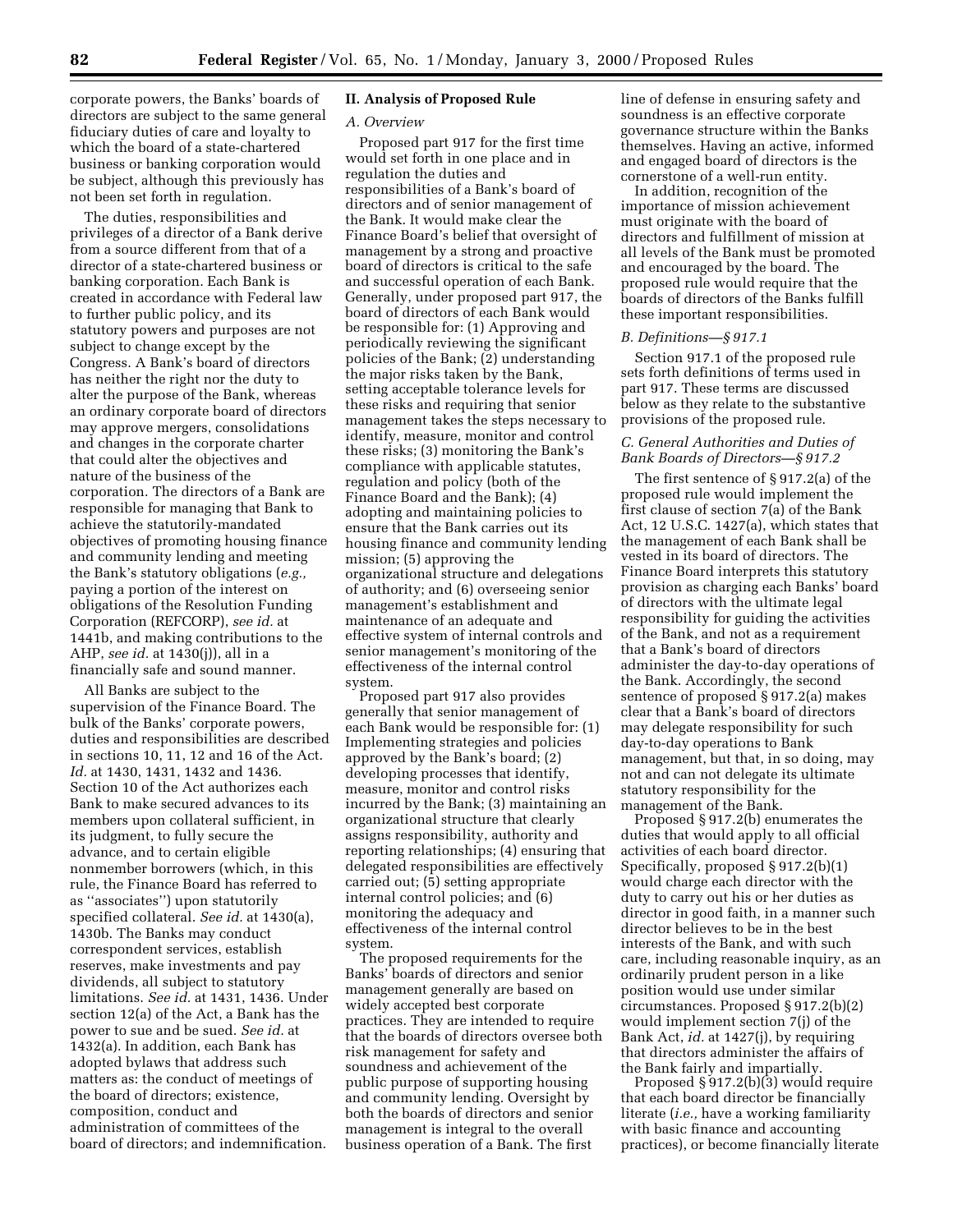within a reasonable time after his or her election or appointment to the board of directors. This financial literacy may be obtained through training provided by the Bank if a director does not possess such financial literacy at the time of his or her election or appointment to the board. Finally, proposed § 917.2(b)(4) would charge each Bank director with the general duty to direct the operations of the Bank in conformity with the requirements of the Bank Act and the Finance Board's regulations.

In order to ensure that Bank boards of directors are able to oversee effectively the management of the Banks, proposed § 917.2(c)(1) would make clear that this section simply codifies the existing authority all Bank boards of directors, and all committees thereof, have to retain staff and outside consultants at the expense of the Bank, as necessary to carry out their official duties and responsibilities. Proposed § 917.2(c)(2) states that the board of directors, or any committee thereof, may require any internal Bank staff providing services to the board or committee on a particular matter to report directly to the board or committee on that matter.

#### *D. Risk Management—§ 917.3*

Section 917.3 of the proposed rule sets forth the risk management responsibilities of Bank boards of directors and senior management. Proposed § 917.3(a)(1) would require that, beginning 90 days after the effective date of this rule in final form, each Bank's board of directors have in effect at all times a risk management policy addressing the Bank's exposure to credit risk, market risk, liquidity risk, business risk and operations risk, as those terms are defined in proposed § 917.1. The risk limits set forth in the policy shall be consistent with the Bank's capital position and its ability to measure and manage risk. While, under proposed § 917.3(a)(1) a Bank need not submit its risk management policy to the Finance Board, these policies will be reviewed by the Finance Board as part of the ongoing examination process.

Proposed § 917.3(a)(2)(i) would require that the Bank's board of directors review the Bank's risk management policy on at least an annual basis, while proposed § 917.3(a)(2)(ii) would make clear that each Bank's board shall amend its risk management policy, as appropriate to meet changing circumstances. Proposed § 917.3(a)(2)(iii) provides that the board of directors also would be required to re-adopt the risk management policy, including interim amendments, not less often than every three years, as appropriate, based on the board's

reviews of the policy. In addition to providing consistency, this requirement would make clear that, despite the turnover in board personnel that will occur over a number of years, all or most current members of a Bank's board of directors will be thoroughly familiar with the Bank's risk management policy, will have given meaningful consideration to its provisions and will have expressed an opinion regarding the adequacy of the policy through the voting process. Proposed § 917.3(a)(2)(iv) also would make clear that each Bank's board of directors has the ultimate responsibility to ensure that policies and procedures are in place to achieve Bank compliance at all times with the risk management policy.

Section 917.3(b) of the proposed rule sets forth several specific requirements for each Bank's risk management policy. Proposed § 917.3(b)(1) would require that each Bank's risk management plan describe how the Bank will comply with its capital structure plan required under section 6(b) of the Bank Act (as amended by the Modernization Act), 12 U.S.C. 1426(b), to be submitted to the Finance Board within 270 days of the Finance Board's promulgation of regulations prescribing uniform capital standards for the Banks pursuant to section 6(a) of the Bank Act (as amended by the Modernization Act), *id.* at 1426(a). Proposed § 917.3(b)(2) would require each Bank's risk management policy to set forth tolerance levels for the market and credit risk components.

Proposed § 917.3(b)(3) would require each Bank's risk management policy to set forth standards for the Bank's management of credit, market, liquidity, business and operations risks. Credit risk is defined in proposed § 917.1 as the risk that the market value of an obligation will decline as a result of deterioration in creditworthiness. The creditworthiness of an obligation can be affected by both the creditworthiness of the specific counterparty or the market's general perception of the creditworthiness of an entire class of obligations. The Banks must assess the creditworthiness of issuers, obligors, or other counterparties prior to acquiring investments and, under proposed § 917.3(b)(3)(i), the Bank's risk management policy would be required to include the standards and criteria for such an assessment. In addition, the credit risk portion of each Bank's risk management policy also should identify the criteria for selecting brokers, dealers and other securities firms with which the Bank may execute transactions.

Market risk is defined in proposed § 917.1 as the risk of loss in value of the Bank's portfolio resulting from

movements in interest rates, foreign exchange rates and equity and commodity prices. Proposed § 917.3(b)(3)(ii) would require that each Bank's risk management policy establish standards for the methods and models used to measure and monitor market risk, including maximum exposure thresholds and scenarios for measuring risk exposure.

Liquidity risk is defined in proposed § 917.1 as the risk that a Bank would be unable to meet its obligations as they come due or meet the credit needs of its members and eligible nonmember borrowers in a timely and cost-efficient manner. Operational liquidity addresses day-to-day or ongoing liquidity needs under normal circumstances. Operational liquidity needs may be either anticipated or unanticipated. Contingency liquidity addresses the same liquidity needs, but under abnormal or unusual circumstances in which a Bank's access to the capital markets is impeded. This impediment may result from a market disruption, operational failure, or real or perceived credit problems. Proposed § 917.3(b)(3)(iii) would require that each Bank's risk management policy indicate the Bank's sources of liquidity, including specific types of investments to be held for liquidity purposes, and the methodology to be used for determining the Bank's operational and contingency liquidity needs. While the Bank System Financial Management Policy (FMP) currently governs Bank liquidity requirements, it is anticipated that the Finance Board will promulgate new liquidity regulations in a future rulemaking.

Operations risk is defined in proposed § 917.1 as the risk of an unexpected loss to a Bank resulting from human error, fraud, unenforceability of legal contracts, or deficiencies in internal controls or information systems. Proposed § 917.3(b)(3)(iv) would require that each Bank's risk management policy address operations risk by setting forth standards for an effective internal control system (as described in more detail in the discussion of proposed § 917.4 below), including periodic testing and reporting.

Business risk is defined in proposed § 917.1 as the risk of an adverse impact on a Bank's profitability resulting from external factors as may occur in both the short and long run. Such factors include: continued financial services industry consolidation; declining membership base; concentration of borrowing among members; and increased inter-Bank competition. Proposed § 917.3(b)(3)(v) would require that each Bank's risk management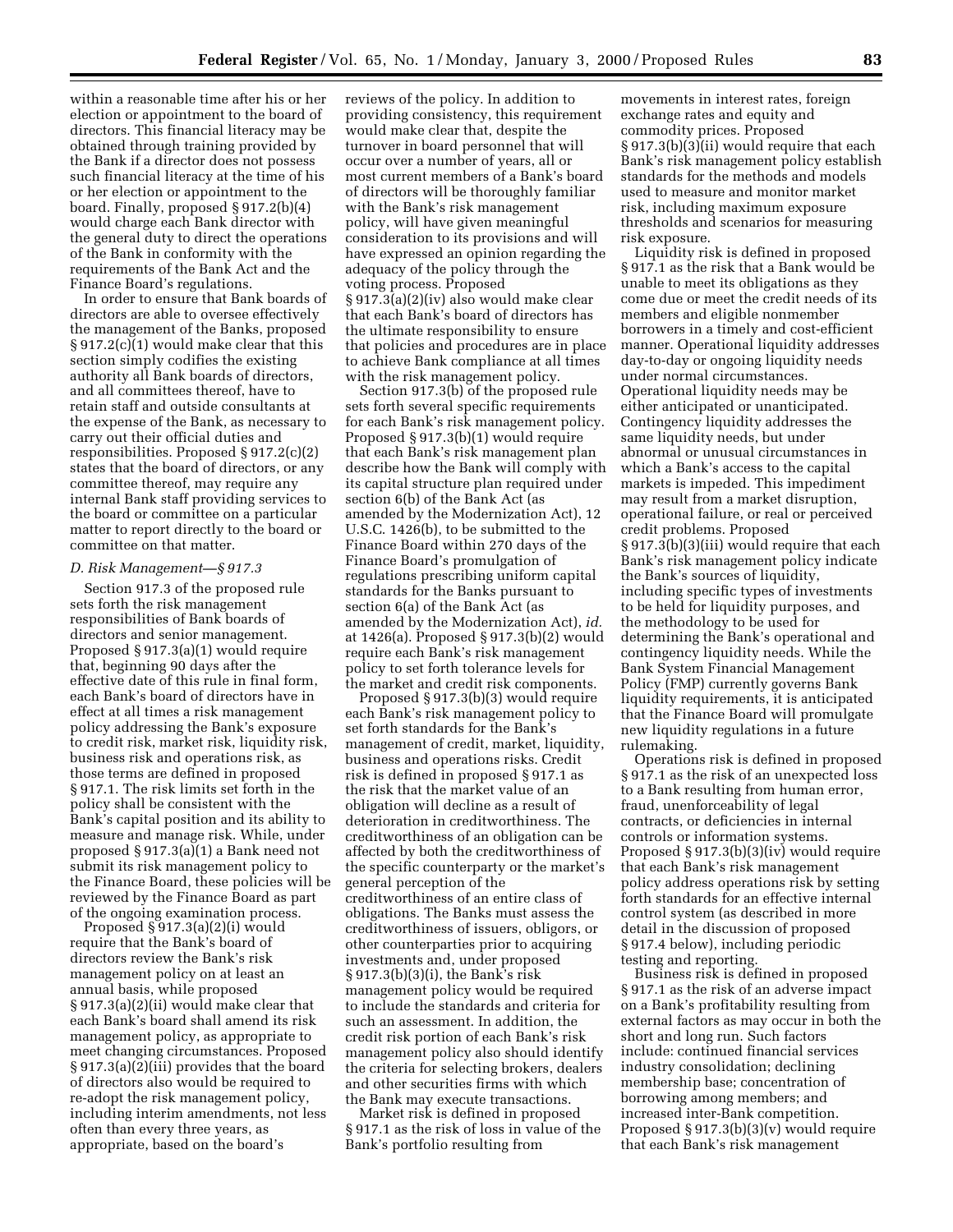policy identify these risks and include strategies for mitigating such risks, including contingency plans where appropriate.

In order for each Bank to create and maintain a meaningful risk management policy, it is important that the boards of directors be cognizant of the strategic risks facing the Bank. Therefore, proposed § 917.3(c) would require that senior management of each Bank perform, at least annually, a written risk assessment that identifies and evaluates all material risks, including both quantitative and qualitative aspects, that could adversely affect the achievement of the Bank's performance objectives and compliance requirements. Proposed § 917.3(c) also requires that the risk assessment be in written form and be reviewed by the Bank's board of directors promptly upon its completion.

## *E. Internal Control System—§ 917.4*

While the existing FMP requires that the management of each Bank establish internal control systems, the FMP provides no guidance on how to ascertain the sufficiency of the systems. There have been several instances where internal control weaknesses have been discovered through the Finance Board's examination process. As a result, the Finance Board believes it prudent to provide more specific requirements for the internal control process that must be in place at each Bank.

In developing requirements for internal control processes for the Banks, the Finance Board reviewed the available literature on the appropriate internal control systems for financial institutions. Included in this review was the Basle Committee on Banking Supervision's (BCBS) Framework for Internal Control Systems published in September 1998 (hereinafter Basle Committee Report) and the Committee of Sponsoring Organizations of the Treadway Commission's Internal Control—Integrated Framework Report published in September 1992 (hereinafter Treadway Commission Report). The recommendations contained in these Reports are considered to be state of the art for defining, implementing, monitoring, and evaluating internal control systems.

According to the Basle Committee Report, a system of effective internal controls is a critical component of bank management and a foundation for safe and sound operation of a banking organization. A strong system of internal controls can help a bank meet its goals and objectives, achieve long-term profitability targets, and maintain reliable financial and managerial

reporting. An internal control system also can help to: (1) Ensure the bank is in compliance with laws, regulations and the bank's internal policies and procedures; (2) safeguard assets; and (3) decrease the risk of damage to the bank's reputation.

The Treadway Commission Report defines internal controls as a process, effected by the board of directors, management and other personnel, designed to provide reasonable assurance regarding the achievement of objectives in the: (1) Effectiveness and efficiency of operations; (2) reliability of financial reporting; and (3) compliance with applicable laws and regulations.

Both Reports discuss basic components or principles for establishing and assessing internal control—*i.e.,* management oversight and the control environment, risk recognition and assessment, control activities and segregation of duties, information and communication, and monitoring activities and correcting deficiencies.

The provisions of § 917.4 of the proposed rule were adapted from the basic components and principles in the Basle Committee and Treadway Commission Reports. The Finance Board believes that appropriate internal controls will be critical to the successful devolution of full corporate governance authority to the Banks. The proposed rule would provide the framework for an effective internal control system, and establish senior management and board of directors' responsibilities regarding internal controls.

Proposed § 917.4(a)(1) would require each Bank to establish and maintain an effective internal control system that addresses: (i) The efficiency and effectiveness of Bank activities; (ii) the safeguarding of assets; (iii) the reliability, completeness and timely reporting of financial and management information and transparency of such information to the Bank's board of directors and to the Finance Board; and (iv) compliance with applicable laws, regulations, policies, supervisory determinations and directives of the Bank's board of directors and senior management.

Proposed § 917.4(a)(2) enumerates certain minimum ongoing internal control activities that the Finance Board considers to be necessary in order for the internal control objectives described in proposed § 917.4(a)(1) to be achieved. These activities include: (i) Top level reviews by the Bank's board of directors and senior management; (ii) activity controls, including review of standard performance and exception reports; (iii) physical and procedural controls

adequate to safeguard, and prevent the unauthorized use of, assets; (iv) monitoring for compliance with the risk tolerance limits set forth in the risk management policy that would be required under proposed § 917.3(a); (v) any required approvals and authorizations for specific activities; and (vi) any required verifications and reconciliations for specific activities.

Section 917.4(b) of the proposed rule would charge each Bank's board of directors with the responsibility to ensure that the internal control system required under proposed § 917.4(a)(1) is established and maintained, and to oversee senior management's implementation of the system on an ongoing basis. Under proposed § 917.4(b), a Bank's board of directors will be considered to have met these general requirements on internal control system establishment, maintenance and oversight if it: (1) Conducts periodic discussions with senior management regarding the effectiveness of the internal control system; (2) ensures that an effective and comprehensive internal audit of the internal control system is performed annually; (3) requires internal control deficiencies to be reported to the Bank's board of directors in a timely manner and ensures that such deficiencies are addressed promptly; (4) conducts a timely review of evaluations of the effectiveness of the internal control system made by auditors and Finance Board examiners; (5) ensures that senior management promptly and effectively addresses recommendations and concerns expressed by auditors and Finance Board examiners regarding weaknesses in the internal control system; (6) reports internal control deficiencies, and the corrective action taken, to the Finance Board in a timely manner; (7) establishes, documents and communicates a clear and effective organizational structure for the Bank; (8) ensures that all delegations of board authority state the extent of the authority and responsibilities delegated; and (9) establishes reporting requirements.

Section 917.4(c) of the proposed rule would require senior management at each Bank to establish, implement and maintain the internal control system under the direction of the Bank's board of directors. Under proposed § 917.4(c), specific actions on the part of senior management that would be necessary to fulfill these responsibilities include: (1) Establishing, implementing and effectively communicating to Bank personnel policies and procedures that are adequate to ensure that internal control activities necessary to maintain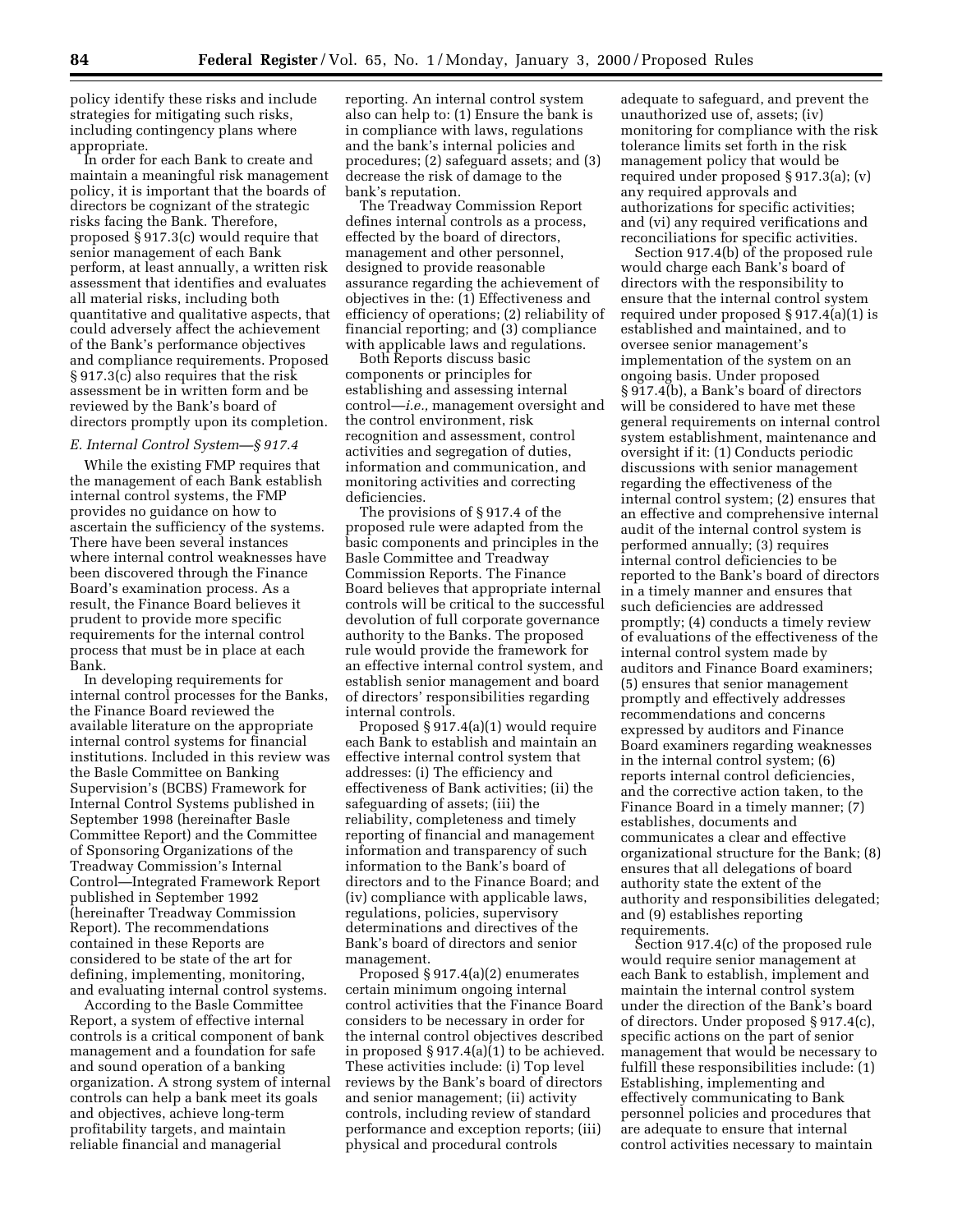an effective internal control system are an integral part of the daily functions of all Bank personnel; (2) ensuring that all Bank personnel fully understand and comply with all policies and procedures; (3) ensuring appropriate segregation of duties among Bank personnel and that personnel are not assigned conflicting responsibilities; (4) establishing effective paths of communication throughout the organization in order to ensure that Bank personnel receive necessary and appropriate information; (5) developing and implementing procedures that translate the major business strategies and policies established by the board of directors into operating standards; (6) ensuring adherence to the lines of authority and responsibility established by the Bank's board of directors; (7) overseeing the implementation and maintenance of management information and other systems; (8) establishing and implementing an effective system to track internal control weaknesses and the actions taken to correct them; and (9) monitoring and reporting to the Bank's board of directors the effectiveness of the internal control system on an ongoing basis.

#### *F. Audit Committees—§ 917.5*

Section 917.5 of the proposed rule would require that each Bank's board of directors establish an audit committee. Current Finance Board requirements for audit committees are contained in Finance Board Res. No. 92–568.1 (July 22, 1992) and Finance Board Advisory Bulletin 96–1 (Feb. 29, 1996).

Resolution No. 92–568.1 contains guidelines intended to be the minimum standards that should be adopted by the Banks for revisions of the respective audit charters. The guidelines require that: (1) Audit committee charters include a statement of the audit committee's responsibilities, including a statement of its purpose to assist the full board of directors in fulfillment of its fiduciary responsibilities; (2) the audit committee shall consist of at least three board members and shall include appointed directors and elected directors; (3) that in determining the membership of the audit committee, the board of directors should provide for continuity of service; (4) the audit committee shall meet at least twice annually with the audit director and the audit committee shall meet in executive session with both the audit director and the external auditors at least annually; (5) the audit committee shall oversee the selection, compensation, and performance evaluation of the audit director; (6) written minutes shall be

prepared for each meeting and a copy of such minutes forwarded to the Finance Board; and (7) the charters of the audit director and audit committee shall be reviewed and approved at least annually by the audit committee and the board of directors, respectively.

Advisory Bulletin 96–1 communicated examination findings regarding certain Bank practices that may tend to reduce the independence of the internal audit function, specifically the processes by which Bank audit director compensation is determined and performance is evaluated. The Bulletin indicated that examiners would review measures taken by the audit committee to assure the independence from management of the internal audit function, and to fulfill its responsibility to select, set the compensation of, and evaluate the performance of the audit director, and specified that all Bank audit committees should review their current practices and revise these as appropriate.

Proposed § 917.5 would set forth a clear regulatory requirement that each Bank have an audit committee, and would govern the audit committees' independence and their responsibilities for oversight of Bank operations. The proposed requirements for audit committees are based on standard corporate requirements and best practices. In developing the appropriate requirements for Bank audit committees, the Finance Board reviewed the audit committee regulations of other federal financial institution regulatory agencies and the Report and Recommendations of the Blue Ribbon Committee on Improving the Effectiveness of Corporate Audit Committees (Feb. 8, 1999) (hereinafter Blue Ribbon Committee Report). The Securities and Exchange Commission encouraged the New York Stock Exchange and the National Association of Securities Dealers to form a private sector body to investigate perceived problems in financial reporting. Accordingly, the Blue Ribbon Committee was formed in October 1998 to take an objective look at U.S. corporate financial reporting, specifically assessing the current mechanisms for oversight and accountability among corporate audit committees, independent auditors, and financial and senior management.

Proposed § 917.5(a) would require that each Bank's board of directors establish an audit committee. Proposed §§ 917.5(b)(1) and (2) would require that each Bank's audit committee consist of five or more board directors, each of whom meets the independence criteria discussed below, and include a balance

of representatives of community financial institutions, as defined in section 2(13) of the Bank Act (as amended by the Modernization Act) 12 U.S.C. 1422(13), and other members and of appointed and elected directors of the Bank. The requirement in proposed § 917.5(b)(1) that the audit committee comprise five or more persons differs from the recommendation of the Blue Ribbon Committee Report that the audit committee comprise a minimum of three directors. The Finance Board believes it is important that the audit committee include representatives of large and small members and appointed and elected directors of the Bank in order to prevent dominance by one particular interest. A minimum of five members is necessary to achieve diverse representation on the audit committee.

Proposed § 917.5(b)(3) would require that the terms of audit committee members be appropriately staggered to provide for continuity of service, and to avoid a complete, or substantial, turnover of the membership of the audit committee in any one year.

Under proposed § 917.2, all members of a Bank's board of directors would be required to be financially literate; that is, to be able to read and understand the Bank's balance sheet and income statement and to ask substantive questions of internal and external auditors. In addition to this general requirement, proposed § 917.5(b)(4) would require that at least one member of each bank's audit committee have extensive accounting or related financial management experience. The Finance Board requests comment as to whether this requirement regarding accounting or financial management experience should be made to apply specifically to the chair of the audit committee, or whether it is sufficient to require only that at least one member of the audit committee possess such experience. The Finance Board also requests comment on whether the chair of the audit committee should be required to serve as vice-chair of the full board of directors in order to ensure that the audit committee chair has adequate incentive for effective leadership.

In addition, proposed § 917.5(c) would require that any director serving on the audit committee be sufficiently independent of the Bank and its management so as to maintain the ability to make the type of objective judgments that are required of audit committee members. The proposed independence criteria were adapted from the Blue Ribbon Committee Report, which states that ''common sense dictates that a director without any financial, family, or other material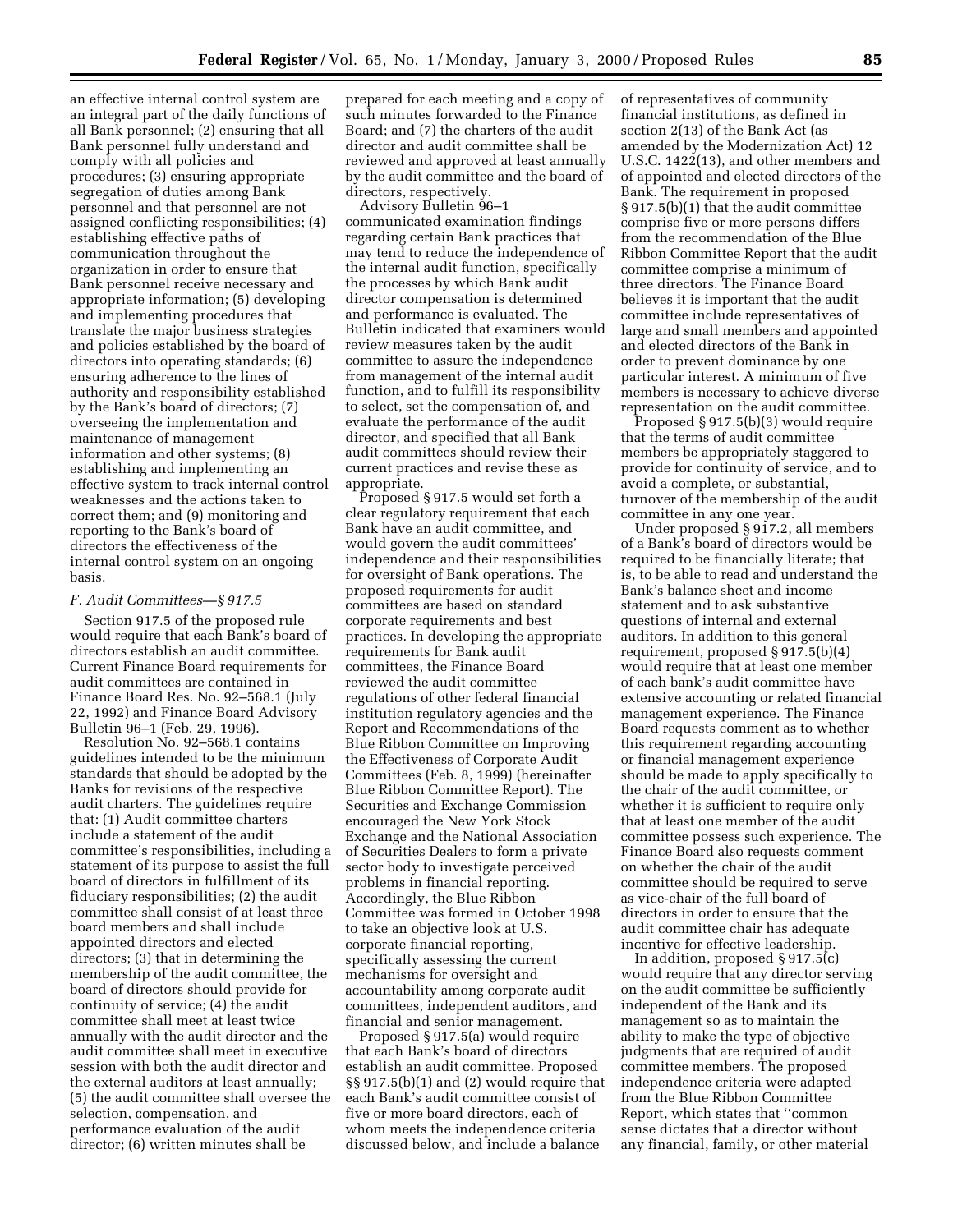personal ties to management is more likely to be able to evaluate objectively the propriety of management's accounting, internal control and reporting practices.'' The Finance Board agrees that the independence of the directors serving on the audit committee is of great importance. Proposed § 917.5(c) describes several examples of relationships that would call into question the independence of an audit committee member and that, therefore, would disqualify any director having such a relationship with the Bank or its management from serving on the audit committee. This list is not intended to be exhaustive, because it is impossible to foresee all potential individual circumstances that might compromise the independence of a particular director. Thus, the Finance Board expects that the board of directors will consider all potential relationships when qualifying a director for service on the audit committee.

Proposed § 917.5(d) would require that each Bank's audit committee adopt a formal written charter setting forth the scope of the audit committee's powers and responsibilities and establishing its structure, processes and membership requirements. Both the audit committee itself and the Bank's full board of directors would be required to review and assess the adequacy of and, where appropriate, amend the provisions of the audit committee charter annually and to readopt the charter, including amendments, not less often than every three years, based on the board's and audit committee's reviews of the policy. Proposed § 917.5(d)(3) would require that the audit committee charter contain the following specific provisions: (i) that the audit committee has the responsibility to select, evaluate and, where appropriate, replace the internal auditor and that the internal auditor may be removed only with the approval of the audit committee; (ii) that the internal auditor shall report directly to the audit committee on substantive matters and that the internal auditor is ultimately responsible to the audit committee and the board of directors; and (iii) that the internal and external auditors be allowed unrestricted access to the audit committee without any requirement of management knowledge or approval. Although not expressly stated in § 917.5, the audit committee would be required, under the general provisions of proposed § 917.2(c), to have the authority to use the services of Bank staff and to employ such outside experts as it deems necessary to carry out its functions. The proposed requirements pertaining to the audit

committee charters were adapted from the recommendations contained in the Blue Ribbon Committee Report and the current Finance Board requirements on audit committees.

Proposed § 917.5(e) sets forth the duties of each Bank's audit committee under the new regulatory structure, including the duties to: (1) Direct senior management to maintain the reliability and integrity of the accounting policies and financial reporting and disclosure practices of the Bank; (2) review the basis for the Bank's financial statements and the external auditor's opinion rendered with respect to such financial statements and ensure that policies are in place to achieve disclosure and transparency regarding the Bank's true financial performance and governance practices; (3) oversee the internal audit function; (4) oversee the external audit function; (5) act as an independent, direct channel of communication between the Bank's board of directors and the internal and external auditors; (6) conduct or authorize investigations into any matters within the audit committee's scope of responsibilities; (7) ensure that senior management has established and is maintaining an adequate internal control system; (8) review the policies and procedures established by senior management to monitor implementation of the Bank's strategic business plan required under § 917.9 of the proposed rule; and (9) report periodically its findings to the Bank's board of directors.

Proposed § 917.5(e)(8) requires that the audit committee oversee not only financial audits but also oversee an audit of the controls in place to ensure the Bank's compliance with its strategic business plan. However, the audit committee is not required to assess the Bank's actual conformity with its strategic business plan, or the extent to which the Bank has achieved its statutory mission. Review of the strategic business plan of the Bank is the responsibility of the full board of directors, as more fully discussed in proposed § 917.9(c)(3) below.

Finally, proposed § 917.5(f) would require that each Bank's audit committee prepare written minutes of each audit committee meeting.

### *G. Budget Preparation—§ 917.6*

Proposed § 917.6 would require that: (a) Each Bank's board of directors adopt an annual operating expense budget and a capital expenditures budget; (b) a Bank's board of directors not delegate the authority to approve the Bank's annual budgets, or any subsequent amendments thereto, to Bank officers or other Bank employees; (c) each Bank's

annual budgets be prepared based upon an interest rate scenario as determined by the Bank; and (d) no Bank exceed its total annual operating expense budget or its total annual capital expenditures budget without prior approval by the Bank's board of directors of an amendment to such budget.

These provisions are carried over from existing § 934.7 of the Finance Board's regulations, which itself was recently amended by an interim final rule. *See* 64 FR 71275. As part of the Finance Board's effort to relinquish all Bank corporate governance responsibilities, the recent interim final rule deleted old paragraphs (b) through (e) of § 934.7, which had required that each Bank submit to the Finance Board certain specified budget information. In addition, the interim final rule deleted old paragraph (a)(2) of § 934.7, requiring Finance Board approval for Banks' purchase or long-term lease of buildings, because, subsequent to the enactment of the Modernization Act, such approval is no longer a statutory requirement. *See* Modernization Act at 606(d). Finally, the interim final rule redesignated remaining paragraphs  $(a)(1)$ ,  $(3)$ ,  $(4)$  and  $(5)$  as paragraphs  $(a)$ , (b), (c) and (d), respectively.

The Finance Board is proposing to move the provisions of § 934.7 to part 917 because most of the material in part 934 will be deleted through the reorganization rule, and regulations governing budget reporting requirements come logically within the realm of board of directors' and senior management responsibilities.

#### *H. Dividends—§ 917.7*

Section 917.7 of the proposed rule provides that a Bank's board of directors may declare and pay a dividend only from previously retained earnings or current net earnings, as determined by the Bank, and only if such payment will not result in the impairment of the par value of the capital stock of the Bank. This language has been moved from existing § 934.17, which, itself, was recently amended in an interim final rule intended to immediately implement certain devolutionary changes required under the Modernization Act. *See* 64 FR 71275.

Before the enactment of the Modernization Act, section 16(a) of the Bank Act provided generally that dividends may be paid by the Banks out of previously retained earnings or current net earnings only with the approval of the Finance Board. *See* 12 U.S.C. 1436(a) (1999). Section 934.17 of the Finance Board's regulations formerly implemented this statutory provision by providing generally that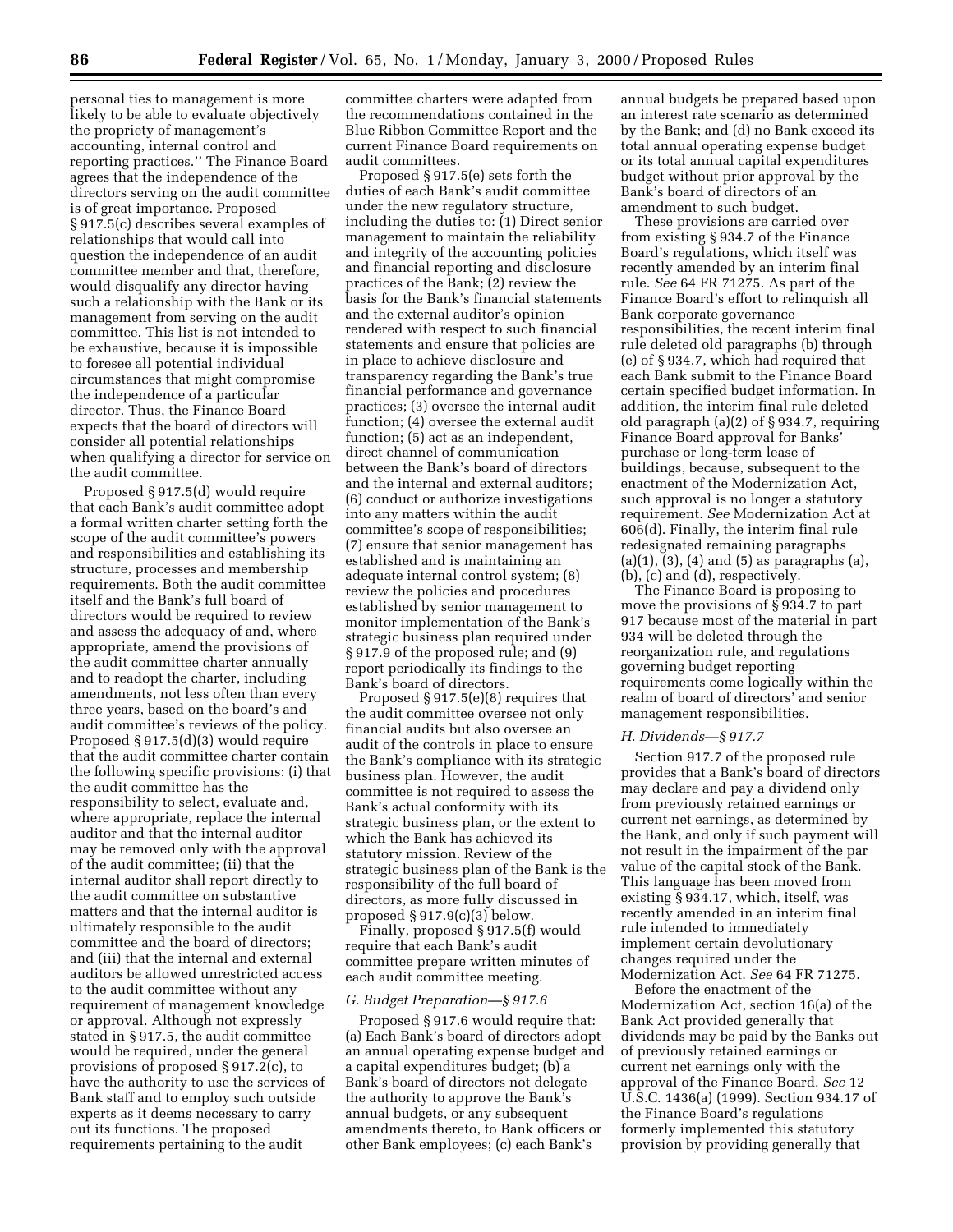the board of directors of each Bank, with the approval of the Finance Board, may declare and pay a dividend from net earnings, including previously retained earnings, on the paid-in value of capital stock held during the dividend period. *See* 12 CFR 934.17 (1999). In addition, dividend payments by the Banks were formerly subject to a Finance Board Dividend Policy, *see* Finance Board Res. No. 90–38 (Mar. 15, 1990), as well as Board of Directors Resolutions approving specific Bank dividend payments, that established specific conditions for approval of such dividend payments, including that the dividend payment would not result in a projected impairment of the par value of the capital stock of the Bank.

The Modernization Act amended section 16(a) of the Bank Act by removing the requirement for Finance Board approval of Bank dividend payments. *See* Modernization Act at section  $606(g)(1)(B)$ . Accordingly, the Finance Board removed most of the specific dividend payment restrictions formerly set forth in § 934.17 and in the Dividend Policy. However, for considerations of safety and soundness, the Finance Board believes that the impairment restriction formerly imposed under the Dividend Policy should continue to apply. In addition, while the Modernization Act provided for the repeal of section 6(g) of the Bank Act (requiring that all Bank stock share in dividends without preference), section 6(g) remains in effect during a transition period until the Finance Board has adopted capital regulations and approved the capital structure plans of the Banks. *See* Modernization Act at section 608. Consequently, § 934.17 was amended to contain only the requirement that dividends be paid on all stock without preference and the impairment restriction set forth in the former Dividend Policy.

Because the reorganization rule, discussed above, will eliminate part 934 of the Finance Board's regulations and because the Finance Board wishes to retain the substance of recentlyamended § 934.17 in its regulations, the agency is proposing to move this material to new part 917, given that approval of dividend payments is a responsibility of a Bank's board of directors.

## *I. Bank Bylaws—§ 917.8*

Section 917.8 of the proposed rule would require that a Bank's board of directors have in effect at all times bylaws governing the manner in which the Bank administers its affairs and that such bylaws be consistent with applicable laws and regulations as

administered by the Finance Board. The proposed rule merely moves this language from existing § 934.16, which, as is the case with the section on dividends discussed above, was recently amended in an interim final rule intended to immediately implement certain provisions of the Modernization Act. *See* 64 FR 71275.

Before the enactment of the Modernization Act, section 12(a) of the Bank Act provided that the Banks had the power, by their boards of directors, to prescribe, amend, and repeal bylaws governing the manner in which their affairs may be administered, subject to the approval of the Finance Board. *See* 12 U.S.C. 1432(a). At that time, § 934.16 of the Finance Board's regulations allowed the Banks to adopt, amend or repeal their bylaws without Finance Board approval, as long as the bylaws or amendments were consistent with applicable statutes, regulations and Finance Board policies. *See* 12 CFR 934.16.

The Modernization Act amended section 12(a) of the Bank Act by removing the requirement for Finance Board approval of Bank bylaws, provided that the bylaws are consistent with applicable laws and regulations, as administered by the Finance Board. *See* Modernization Act at section 606(d)(1)(C). In order to promote sound corporate governance practice, the Finance Board amended § 934.16 to require the Banks to have bylaws governing the manner in which the Banks' affairs are conducted. Because the reorganization rule, discussed above, will eliminate part 934 of the Finance Board's regulations, the proposed rule would move the amended language of § 934.16, to part 917, as the enactment of bylaws is a duty of each Bank's board of directors.

## *J. Mission of the Banks; Strategic Business Plan—§ 917.9*

Proposed § 917.9 sets forth requirements that each Bank must meet in developing a strategic business plan to enumerate the Banks goals and objectives for achieving the mission of the Bank. The Bank Act establishes the Finance Board's primary responsibility for ensuring the safety and soundness of the Bank System and, consistent with that duty, ensuring that the Banks, as government-sponsored enterprises (GSEs), fulfill their public policy mission. *See* 12 U.S.C. 1422a(a)(3). As with the risk management function, a Bank's board of directors must take its strategic business planning seriously and impress the importance of implementing the plan and mission achievement upon Bank management

and staff. The Banks' boards of directors must be fully engaged so that there is an appropriate focus on strategic business plan implementation and mission achievement at all levels of the Bank.

Proposed § 917.9(a) defines the mission of the Banks as providing to members and associates (*i.e.,* entities that have been approved as a nonmember mortgagee pursuant to subpart B of part 950 (currently part 935) of the Finance Board's regulations) financial products and services, including but not limited to advances (*i.e.,* correspondent services and other Bank business activities may be considered to be mission-related), that assist and enhance such members' and associates' financing of: (1) Housing, including single-family and multifamily housing serving consumers at all income levels, and (2) community lending as defined in § 953.3 (current § 970.3) of the Finance Board's regulations. This statement of mission and the related strategic business plan requirements of § 917.9 are intended to ensure maximum use of the cooperative structure of the Bank System to provide funds for housing finance and community lending.

Proposed § 917.9(b) would require that, beginning 90 days after the effective date of the provision, each Bank's board of directors have in effect at all times a strategic business plan describes how the business activities of the Bank with achieve the mission of the Bank. Specifically, the plan would be required to: (1) Enumerate the business activities that the Bank has determined are consistent with the mission of the Bank and the reasons that those activities are so designated, including how such activities assist and enhance members' and associates' business and further the cooperative nature of the Bank System; (2) enumerate operating goals and objectives for each major business activity and all new activities; and (3) describe new business activities and enhancements to existing activities. In addition, proposed § 917.9(b)(4) would require that each Bank's strategic business plan be supported by appropriate and timely research and analysis of relevant market developments and member and associate demand for Bank products and services.

The Banks already are required to prepare a ''Housing Finance and Community Development Mission Achievement Report'' (HFCDMA Report) to be reviewed by the Finance Board as part of its annual supervisory examination of each Bank. Although the HFCDMA Report addresses topics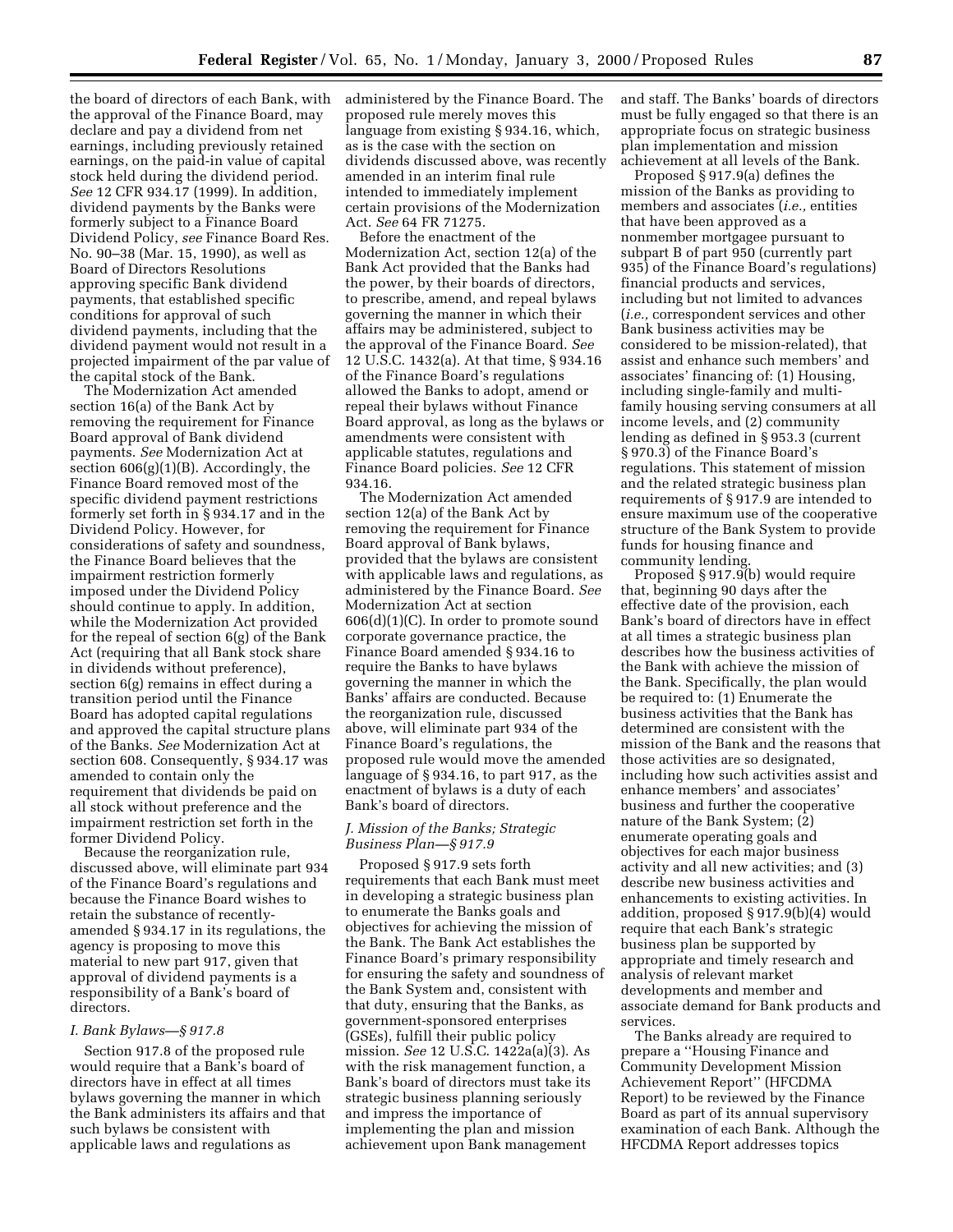similar to those that would be addressed in the strategic business plan, the focus of the Report is primarily retrospective, while the strategic business plan is intended to be prospective. However, to the extent that information prepared for the HFCDMA Report, or any other reports, meets the regulatory requirements for the strategic business plan, a Bank would be permitted to use this work product to satisfy the strategic business plan requirements.

As with the risk management policy, proposed § 917.9(c)(1) would require that the Bank's board of directors review the Bank's strategic business plan on at least an annual basis, while proposed § 917.9(c)(2) would require that the board amend the strategic business plan, as appropriate, based on these reviews. Proposed § 917.9(c)(3) would require a Bank's board of directors to re-adopt a strategic business plan, including interim amendments, not less often than every three years, as appropriate, based on the board's reviews of the policy. As with the similar provision in proposed § 917.3(a)(2)(iii), this requirement is intended to ensure that, even given the turnover in board personnel that will occur over a number of years, all or most current members of a Bank's board of directors will be thoroughly familiar with the Bank's strategic business plan, will have given meaningful consideration to its provisions and will have expressed their opinion regarding the adequacy of the policy through the voting process. Proposed § 917.9(c)(4) also would make clear that each Bank's board of directors has the responsibility to establish management reporting requirements and monitor implementation of the strategic business plan and the operating goals and objectives contained therein.

These provisions would require the board of directors to oversee the process of assessing the Bank's implementation of its strategic business plan, but would not require that this responsibility reside with the audit committee or the internal auditor. It is not necessary that the requirements for the audit committee, which oversees the financial audit of the Bank, be applied to the oversight of the strategic business plan. Thus, proposed § 917.9 requires that the board of directors oversee Bank implementation of the strategic business plan, but allows the board to determine how, and by what mechanism, it will carry out this responsibility. However, as previously discussed, the audit committee shall be responsible for ensuring that proper controls exist to ensure that an assessment of the Bank's implementation of its strategic business plan is carried out.

## **III. Regulatory Flexibility Act**

The proposed rule applies only to the Banks, which do not come within the meaning of ''small entities,'' as defined in the Regulatory Flexibility Act (RFA). *See* 5 U.S.C. 601(6). Therefore, in accordance with section 605(b) of the RFA, *see id.* at 605(b), the Finance Board hereby certifies that this proposed rule, if promulgated as a final rule, will not have a significant economic impact on a substantial number of small entities.

# **List of Subjects in 12 CFR Parts 917**

Community development, Credit, Housing and Federal home loan banks.

Accordingly, the Finance Board hereby proposes to amend title 12, chapter IX, Code of Federal Regulations, by adding a new part 917 to read as follows:

## **PART 917—POWERS AND RESPONSIBILITIES OF BANK BOARDS OF DIRECTORS AND SENIOR MANAGEMENT**

Sec.

- 917.1 Definitions.<br>917.2 General aut
- General authorities and duties of Bank boards of directors.
- 917.3 Risk management.
- 917.4 Internal control system.
- 917.5 Audit committees.
- 917.6 Budget preparation and reporting requirements.
- 917.7 Dividends.
- 917.8 Bank bylaws.
- 917.9 Mission of the Banks; Strategic business plan.

**Authority:** 12 U.S.C. 1422a(a)(3), 1422b(a)(1), 1427, 1432(a), 1436(a), 1440.

#### **§ 917.1 Definitions.**

As used in this part:

*Associate* means an entity that has been approved as a nonmember mortgagee pursuant to subpart B of part 950 of this chapter.

*Business risk* means the risk of an adverse impact on a Bank's profitability resulting from external factors as may occur in both the short and long run.

*Capital structure plan* means the plan establishing and implementing a capital structure that each Bank is required to submit to the Finance Board under 12 U.S.C. 1426(b).

*Community financial institution* has the meaning set forth in 12 U.S.C. 1422(13).

*Community lending* has the meaning set forth in § 952.3 of this chapter.

*Contingency liquidity* means:

(1) Marketable assets with a maturity of one year or less;

(2) Self-liquidating assets with a maturity of seven days or less; and

(3) Assets that are generally accepted as collateral in the repurchase agreement market.

*Credit risk* means the risk that the market value of an obligation will decline as a result of deterioration in creditworthiness.

*Immediate family member* means a parent, sibling, spouse, child, dependent, or any relative sharing the same residence.

*Internal auditor* means the individual responsible for the internal audit function at the Bank.

*Liquidity risk* means the risk that a Bank is unable to meet its obligations as they come due or meet the credit needs of its members and eligible nonmember borrowers in a timely and cost-efficient manner.

*Market risk* means the risk that the market value of a Bank's portfolio will decline as a result of changes in interest rates, foreign exchange rates, equity and commodity prices.

*Operations risk* means the risk of an unexpected loss to a Bank resulting from human error, fraud, unenforceability of legal contracts, or deficiencies in internal controls or information systems.

## **§ 917.2 General authorities and duties of Bank boards of directors.**

(a) *Management of the Bank.* The management of each Bank shall be vested in its board of directors. While Bank boards of directors may delegate the execution of operational functions to Bank personnel, the ultimate responsibility of each Bank's board of directors for that Bank's management is non-delegable.

(b) *Duties of Bank directors.* Each Bank director shall have the duty to:

(1) Carry out his or her duties as director in good faith, in a manner such director believes to be in the best interests of the Bank, and with such care, including reasonable inquiry, as an ordinarily prudent person in a like position would use under similar circumstances;

(2) Administer the affairs of the Bank fairly and impartially and without discrimination in favor of or against any member;

(3) Be financially literate, or become financially literate within a reasonable time after appointment or election; and

(4) Direct the operations of the Bank in conformity with the requirements set forth in the Act and this chapter.

(c) *Authority regarding staff and outside consultants.* (1) In carrying out its duties and responsibilities under the Act and this chapter, each Bank's board of directors and all committees thereof shall have authority to retain staff and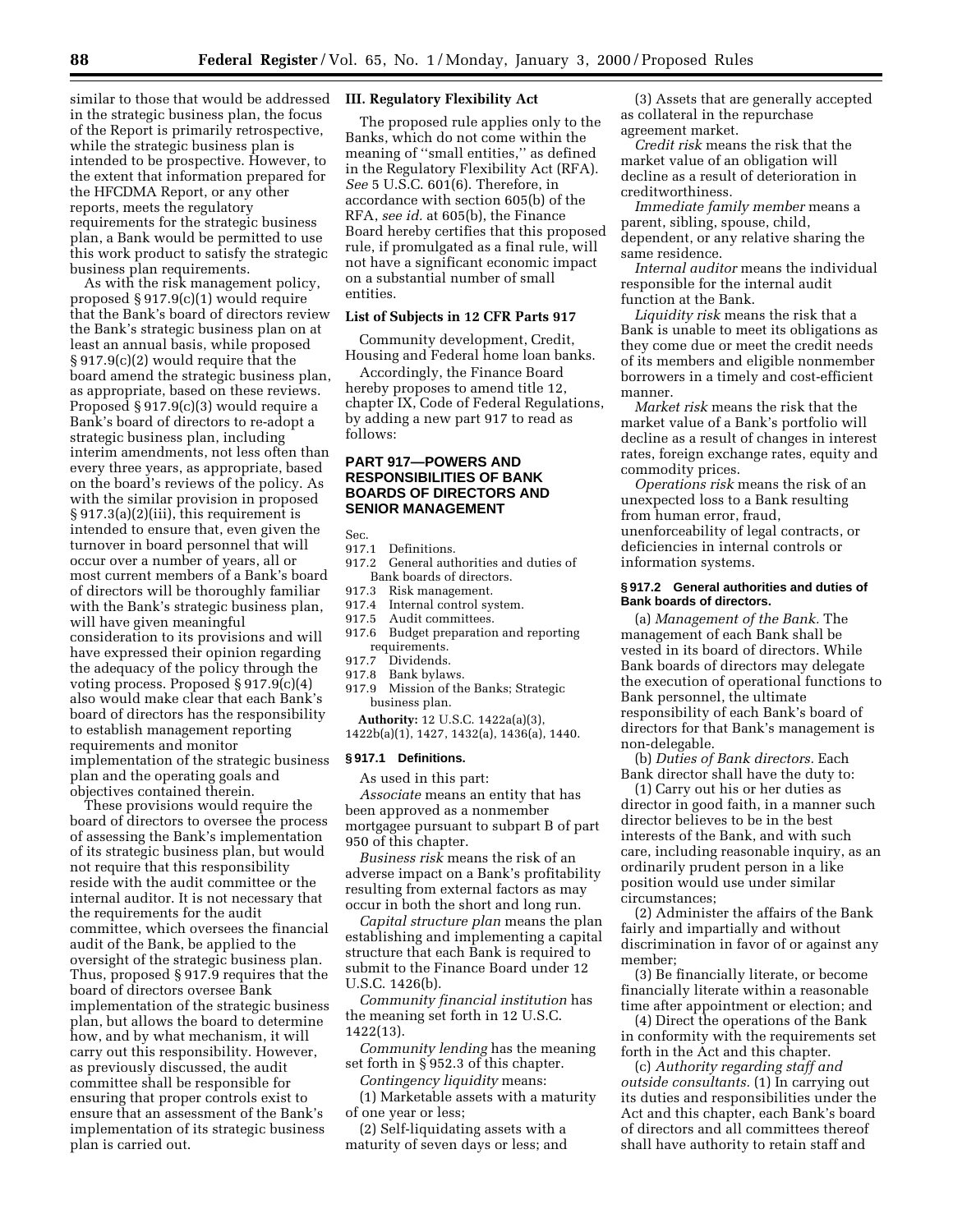outside counsel, independent accountants, or other outside consultants at the expense of the Bank.

(2) Bank staff providing services to the board of directors or any committee of the board under paragraph (c)(1) of this section may be required by the board of directors or such committee to report directly to the board or such committee, as appropriate.

## **§ 917.3 Risk management.**

(a) *Adoption of risk management policy.* (1) Beginning 90 days after the effective date of this section, each Bank's board of directors shall have in effect at all times a risk management policy that addresses the Bank's exposure to credit risk, market risk, liquidity risk, business risk and operations risk and that conforms to the requirements of paragraph (b) of this section and to all applicable Finance Board regulations and policies.

(2) *Review and compliance.* Each Bank's board of directors shall:

(i) Review the Bank's risk management policy at least annually; (ii) Amend the risk management

policy as appropriate;

(iii) Re-adopt the Bank's risk management policy, including interim amendments, not less often than every three years; and

(iv) Ensure that policies and procedures are in place to achieve Bank compliance at all times with the risk management policy.

(b) *Risk management policy requirements.* In addition to meeting any other requirements set forth in this chapter, each Bank's risk management policy shall:

(1) Describe how the Bank will comply with its capital structure plan, after such plan is approved by the Finance Board;

(2) Set forth the Bank's tolerance levels for the market and credit risk components; and

(3) Set forth standards for the Bank's management of each risk component, including but not limited to:

(i) Regarding credit risk arising from all secured and unsecured transactions, standards and criteria for, and timing of, periodic assessment of the creditworthiness of issuers, obligors, or other counterparties including identifying the criteria for selecting dealers, brokers and other securities firms with which the Bank may execute transactions; and

(ii) Regarding market risk, standards for the methods and models used to measure and monitor such risk;

(iii) Regarding day-to-day operational liquidity needs and contingency liquidity needs for periods during

which the Bank's access to capital markets is impaired:

(A) An enumeration of specific types of investments to be held for such liquidity purposes; and

(B) The methodology to be used for determining the Bank's operational and contingency liquidity needs;

(iv) Regarding operations risk, standards for an effective internal control system, including periodic testing and reporting; and

(v) Regarding business risk, strategies for mitigating such risk, including contingency plans where appropriate.

(c) *Risk assessment.* The senior management of each Bank shall perform, at least annually, a risk assessment that identifies and evaluates all material risks, including both quantitative and qualitative aspects, that could adversely affect the achievement of the Bank's performance objectives and compliance requirements. The risk assessment shall be in written form and shall be reviewed by the Bank's board of directors promptly upon its completion.

#### **§ 917.4 Internal control system.**

(a) *Establishment and maintenance.* (1) Each Bank shall establish and maintain an effective internal control system that addresses:

(i) The efficiency and effectiveness of Bank activities;

(ii) The safeguarding of Bank assets; (iii) The reliability, completeness and timely reporting of financial and management information and transparency of such information to the Bank's board of directors and to the Finance Board; and

(iv) Compliance with applicable laws, regulations, policies, supervisory determinations and directives of the Bank's board of directors and senior management.

(2) Ongoing internal control activities necessary to maintain the internal control system required under paragraph (a)(1) of this section shall include, but are not limited to:

(i) Top level reviews by the Bank's board of directors and senior management, including review of financial presentations and performance reports;

(ii) Activity controls, including review of standard performance and exception reports by department-level management on an appropriate periodic basis;

(iii) Physical and procedural controls to safeguard, and prevent the unauthorized use of, assets;

(iv) Monitoring for compliance with the risk tolerance limits set forth in the Bank's risk management policy;

(v) Any required approvals and authorizations for specific activities; and

(vi) Any required verifications and reconciliations for specific activities.

(b) *Internal control responsibilities of Banks' boards of directors.* Each Bank's board of directors shall ensure that the internal control system required under paragraph (a)(1) of this section is established and maintained, and shall oversee senior management's implementation of such a system on an ongoing basis, by:

(1) Conducting periodic discussions with senior management regarding the effectiveness of the internal control system;

(2) Ensuring that an effective and comprehensive internal audit of the internal control system is performed annually;

(3) Requiring that internal control deficiencies be reported to the Bank's board of directors in a timely manner and that such deficiencies are addressed promptly;

(4) Conducting a timely review of evaluations of the effectiveness of the internal control system made by internal auditors, external auditors and Finance Board examiners;

(5) Directing senior management to address promptly and effectively recommendations and concerns expressed by internal auditors, external auditors and Finance Board examiners regarding weaknesses in the internal control system;

(6) Reporting any internal control deficiencies found, and the corrective action taken, to the Finance Board in a timely manner;

(7) Establishing, documenting and communicating an organizational structure that clearly shows lines of authority within the Bank, provides for effective communication throughout the Bank, and ensures that there are no gaps in the lines of authority;

(8) Reviewing all delegations of authority to specific personnel or committees and requiring that such delegations state the extent of the authority and responsibilities delegated; and

(9) Establishing reporting requirements, including specifying the nature and frequency of reports it receives.

(c) *Internal control responsibilities of Banks' senior management.* Each Bank's senior management shall be responsible for carrying out the directives of the Bank's board of directors, including the establishment, implementation and maintenance of the internal control system required under paragraph (a)(1) of this section, by: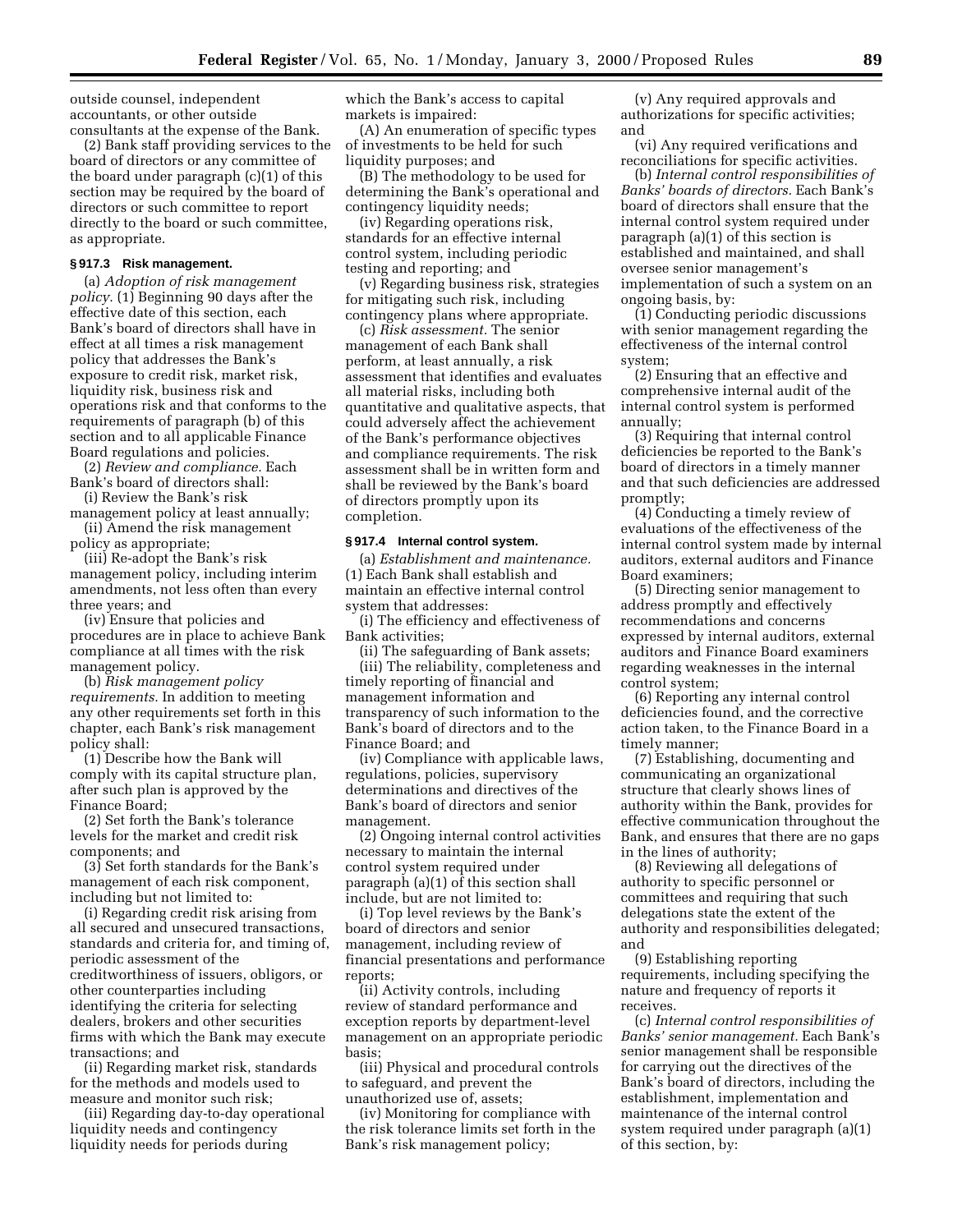(1) Establishing, implementing and effectively communicating to Bank personnel policies and procedures that are adequate to ensure that internal control activities necessary to maintain an effective internal control system, including the activities enumerated in paragraph (a)(2) of this section, are an integral part of the daily functions of all Bank personnel;

(2) Ensuring that all Bank personnel fully understand and comply with all policies, procedures and legal requirements;

(3) Ensuring that there is appropriate segregation of duties among Bank personnel and that personnel are not assigned conflicting responsibilities;

(4) Establishing effective paths of communication upward, downward and across the organization in order to ensure that Bank personnel receive necessary and appropriate information, including:

(i) Information relating to the operational policies and procedures of the Bank;

(ii) Information relating to the actual operational performance of the Bank;

(iii) Adequate and comprehensive internal financial, operational and compliance data; and

(iv) External market information about events and conditions that are relevant to decision making;

(5) Developing and implementing procedures that translate the major business strategies and policies established by the Bank's board of directors into operating standards;

(6) Ensuring adherence to the lines of authority and responsibility established by the Bank's board of directors;

(7) Overseeing the implementation and maintenance of management information and other systems;

(8) Establishing and implementing an effective system to track internal control weaknesses and the actions taken to correct them; and

(9) Monitoring and reporting to the Bank's board of directors the effectiveness of the internal control system on an ongoing basis.

#### **§ 917.5 Audit committees.**

(a) *Establishment.* The board of directors of each Bank shall establish an audit committee, consistent with the requirements set forth in this section.

(b) *Composition.* (1) The audit committee shall comprise five or more persons drawn from the Bank's board of directors, each of whom shall meet the criteria of independence set forth in paragraph (c) of this section.

(2) The audit committee shall include a balance of representatives of:

(i) Community financial institutions and other members; and

(ii) Appointive and elective directors of the Bank.

(3) The terms of audit committee members shall be appropriately staggered so as to provide for continuity of service.

(4) At least one member of the audit committee shall have extensive accounting or related financial management experience.

(c) *Independence.* Any member of the Bank's board of directors shall be considered to be sufficiently independent to serve as a member of the audit committee if that director does not have a disqualifying relationship with the Bank or its management that would interfere with the exercise of that director's independent judgment. Such disqualifying relationships include, but are not limited to:

(1) Being employed by the Bank in the current year or any of the past five years;

(2) Accepting any compensation from the Bank other than compensation for service as a board director;

(3) Serving or having served in any of the past five years as a consultant, advisor, promoter, underwriter, or legal counsel of or to the Bank; or

(4) Being an immediate family member of an individual who is, or has been in any of the past five years, employed by the Bank.

(d) *Charter.* (1) The audit committee of each Bank shall adopt, and the Bank's board of directors shall approve, a formal written charter that specifies the scope of the audit committee's powers and responsibilities, as well as the audit committee's structure, processes and membership requirements.

(2) The audit committee and the board of directors of each Bank shall:

(i) Review, assess the adequacy of and, where appropriate, amend the Bank's audit committee charter on an annual basis;

(ii) Amend the audit committee charter as appropriate; and

(iii) Re-adopt and re-approve, respectively, the Bank's audit committee charter not less often than every three years.

(3) Each Bank's audit committee charter shall:

(i) Provide that the audit committee has the responsibility to select, evaluate and, where appropriate, replace the internal auditor and that the internal auditor may be removed only with the approval of the audit committee;

(ii) Provide that the internal auditor shall report directly to the audit committee on substantive matters and that the internal auditor is ultimately accountable to the audit committee and board of directors; and

(iii) Provide that both the internal auditor and the external auditor shall have unrestricted access to the audit committee without the need for any prior management knowledge or approval.

(e) *Duties.* Each Bank's audit committee shall have the duty to:

(1) Direct senior management to maintain the reliability and integrity of the accounting policies and financial reporting and disclosure practices of the Bank;

(2) Review the basis for the Bank's financial statements and the external auditor's opinion rendered with respect to such financial statements (including the nature and extent of any significant changes in accounting principles or the application therein) and ensure that policies are in place to achieve disclosure and transparency regarding the Bank's true financial performance and governance practices;

(3) Oversee the internal audit function by:

(i) Reviewing the scope of audit services required, significant accounting policies, significant risks and exposures, audit activities and audit findings;

(ii) Assessing the performance and determining the compensation of the internal auditor; and

(iii) Reviewing and approving the internal auditor's work plan;

(4) Oversee the external audit function by:

(i) Approving the external auditor's annual engagement letter;

(ii) Reviewing the performance of the external auditor; and

(iii) Making recommendations to the Bank's board of directors regarding the appointment, renewal, or termination of the external auditor;

(5) Provide an independent, direct channel of communication between the Bank's board of directors and the internal and external auditors;

(6) Conduct or authorize investigations into any matters within the audit committee's scope of responsibilities;

(7) Ensure that senior management has established and is maintaining an adequate internal control system within the Bank by:

(i) Reviewing the Bank's internal control system and the resolution of identified material weaknesses and reportable conditions in the internal control system, including the prevention or detection of management override or compromise of the internal control system; and

(ii) Reviewing the programs and policies of the Bank designed to ensure compliance with applicable laws, regulations and policies and monitoring the results of these compliance efforts;